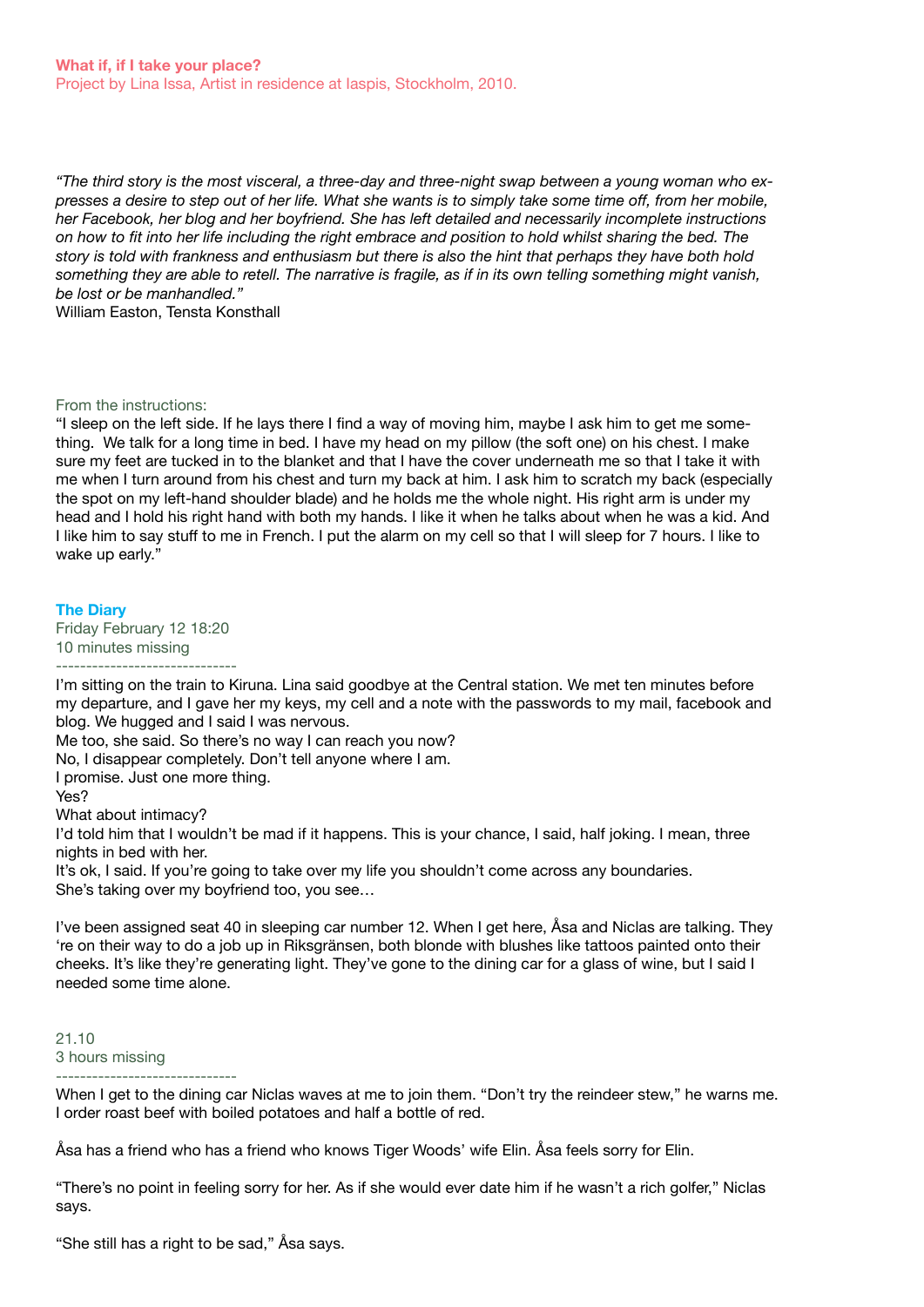"It's the game's fault that things turned out the way they did for Tiger Woods," I say. "That fixation with 18 holes."

### 22.20 4 hours 10 minutes missing ------------------------------

A conversation which starts on the topic of Åsa's uncle, who is a lone virgin farmer in the country, soon turns to when Niclas was deployed in Afghanistan and witnessed shepherds having sex with their goats at night, under the belief that the darkness hid their secret. "But we had those heat sensors so we saw everything. You were like: guys! It's happening again! And then you got to see as the shepherd snuck up on the goat. They bleated but otherwise didn't seem to care much about what was going on. Maybe they felt sorry for him."

## 23.10 5 hours missing ------------------------------

Seated in the dining car is also Mehmet Celepti, a man sporting a black toothbrush moustache, and his friend Sigge Mac-Intosh, the karate king. Mehmet tells me that Sigge is the only Swede who's ever beat Dolph Lundgren in a fight. "He's a legend. You're onto something without knowing it. Did you see when Dolph Lundgren hit the ice during the Swedish Eurovision Song Contest, and he started bleeding? You mark my words: Sigge would never have done that."

Five teenage girls are giggling at a man who's fallen asleep over his table. Drunk Northerners sway past us and get caught up in coffee cups.

On our table there's eight empty wine bottles.

01.30 7 hours 20 minutes missing ------------------------------

I'm in bed now. After getting back from the dining car we huddled in our compartment and I shared my Jack Daniels while Niclas showed us pictures of Opium busts he'd participated in in Afghanistan. It made me recall images from when I was there in 2002, back packing at 21. I was dangerously naïve back then. Niclas told me that if I sat at the bar at Mum's Pub tomorrow and ordered a glass of white wine, the mine workers would pay for the rest. "You're going to be like a reindeer calf among wolves up there. They're going to eat you alive. Although, if you could handle the Taliban I guess you should be able to manage a bunch of mine workers from LKAB."

I might never leave Kiruna.

### **Saturday February 13 10.36**

16 hours 26 minutes missing ------------------------------

Goddamn. The city'd promised that I could sleep in their artisan apartment tonight, but when I got there the keys weren't under the door mat like Lennart'd said they would be. So there I was, 770 miles from home with no cell phone. I rang the door bell of an old couple who said "You can come in, yes, but we've got the sniffles and the coughs so you've got no one but yourself to blame if you catch it." I stood in their entrance way and looked up Lennart in the phone book. No answer. "We've been watching telly all night," the old lady said, the resemblance between her and her husband uncanny. "I think it's best if you go to the library and see if they can look someone up for you." So this is where I am. The librarian is trying to find Lennart's phone number while a man with Asbergers syndrome rattles off the greater Stockholm area's zip codes to me.

11.15 17 hours 5 minutes missing

------------------------------

Once again there's no answer at Lennart's. I used the bathroom to splash myself with water and then left my bag at the library while I hit the market and ate souvas and drank Trocadero. They sold vacuum bags, animal hides and salami, and the sun glittered high above the mine and the mountains.

I sat on a folding chair and listened to the men gossip in their native dialect.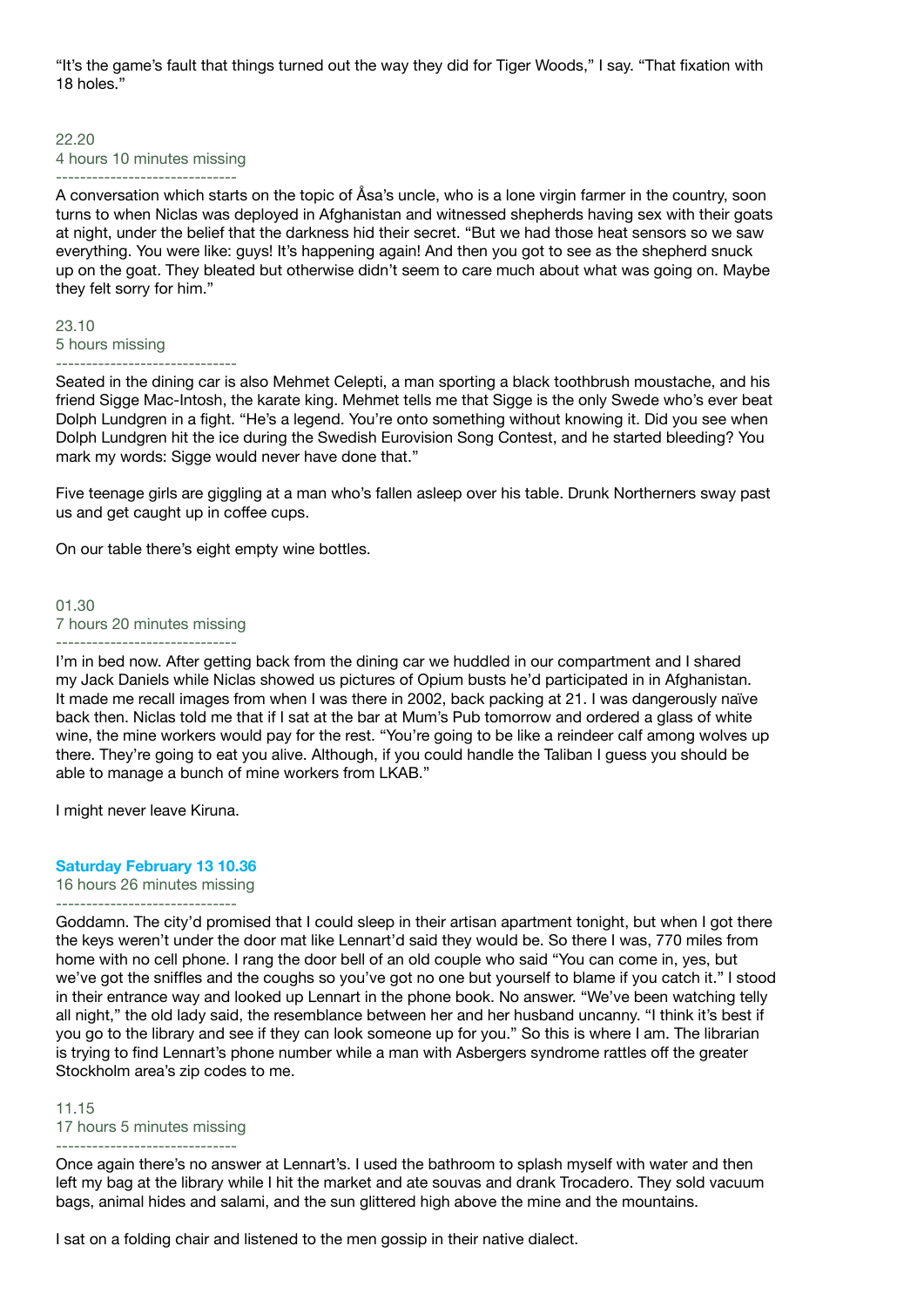"That stupid old coot."

"Yup, seems she's gone and gotten herself a piece of mightier-than-thou, the old woman."

One of the old men had an animal I didn't recognize on his head and a pile of snow covered in fox fur. I bought coffee cheese for the Boyfriend. I wonder what happened last night and what they did yesterday. I wonder if he held her the way he used to hold me. I miss him, more than I thought I would. I have Jack, but he's not one to say much. When he does, it's always a bunch of nonsense spoken through my mouth.

# 13.00 18 hours 50 minutes missing

------------------------------

I tried the apartment again and this time a dark haired man, his shirt unbuttoned, answered the door. He was uncommonly attractive and spoke to me in an Italian accent. "I will leave to the airport in one hour. Mr Lantto said I should put the key under the carpet. Please come in. Do you like potatoes and cabbage?" "Yeah, I guess" I said. "I will leave potatoes and cabbage for you. Ok?"

Now I'm at the library again, waiting for the Italian to leave. The man with Asberger's has offered me a cup of coffee.

14.10 20 hours missing ------------------------------

The Italian's still here. He appears stressed out, his voice coming out slightly clipped when he speaks, and I feel warm all over when I hear it. His cheeks are red, as if he's been up on the mountain. He smells like fried pork and cheap cologne.

He pointed me to a seat in the kitchen while he was packing his things.

16.30 22 hours 20 minutes missing ------------------------------

Me and Jack have settled into the apartment. We watched the sun set over LKAB through the window. The Italian has left, but his scent lingers.

Lennart stopped by to see to it that everything was ok. I felt ashamed that he could smell the alcohol on my breath before dinner.

18.24 24 hours 14 minutes missing ------------------------------

My dinner consists of potatoes and cabbage left by the Italian, and a bag of hollandaise sauce scrunched up from the cupboard. I drink the wine we didn't finish on the train. Jack keeps me company.

# 19.38 25 hours 28 minutes missing ------------------------------

I've put on the little black dress, put blush on the cheeks and black on the lashes, and soon I'm heading over to Mum's Pub. The stereo is playing Monica Törnell's Vintersaga on repeat. From the mines and trough the earth, I can hear the song of the great sadness. At home, the Boyfriend's probably preparing dinner (for her).

I don't know if I'm homesick, but I know that I long for intimacy. I'm a tad bit horny, and the red wine has given me a buzz. Let the love exist between the night shift and the dream.

I wonder if they're thinking of me back home, if they're wondering where I am. I drown my sorrows in whiskey. I don't want to go out but I don't want to stay in. Is this what real loneliness is like? When the love runs on cheap wine and no one knows what you're doing or where you are. I feel fat but my face is pretty.

That's what he said: "You've gained weight, sweetheart. Your body's become real sweet." I got to fall asleep on his chest and I was able to stand him thinking of her because it was me he was holding. I couldn't even tell that I was shrinking, because I've got no fucking self esteem left. I drink. I'm starting to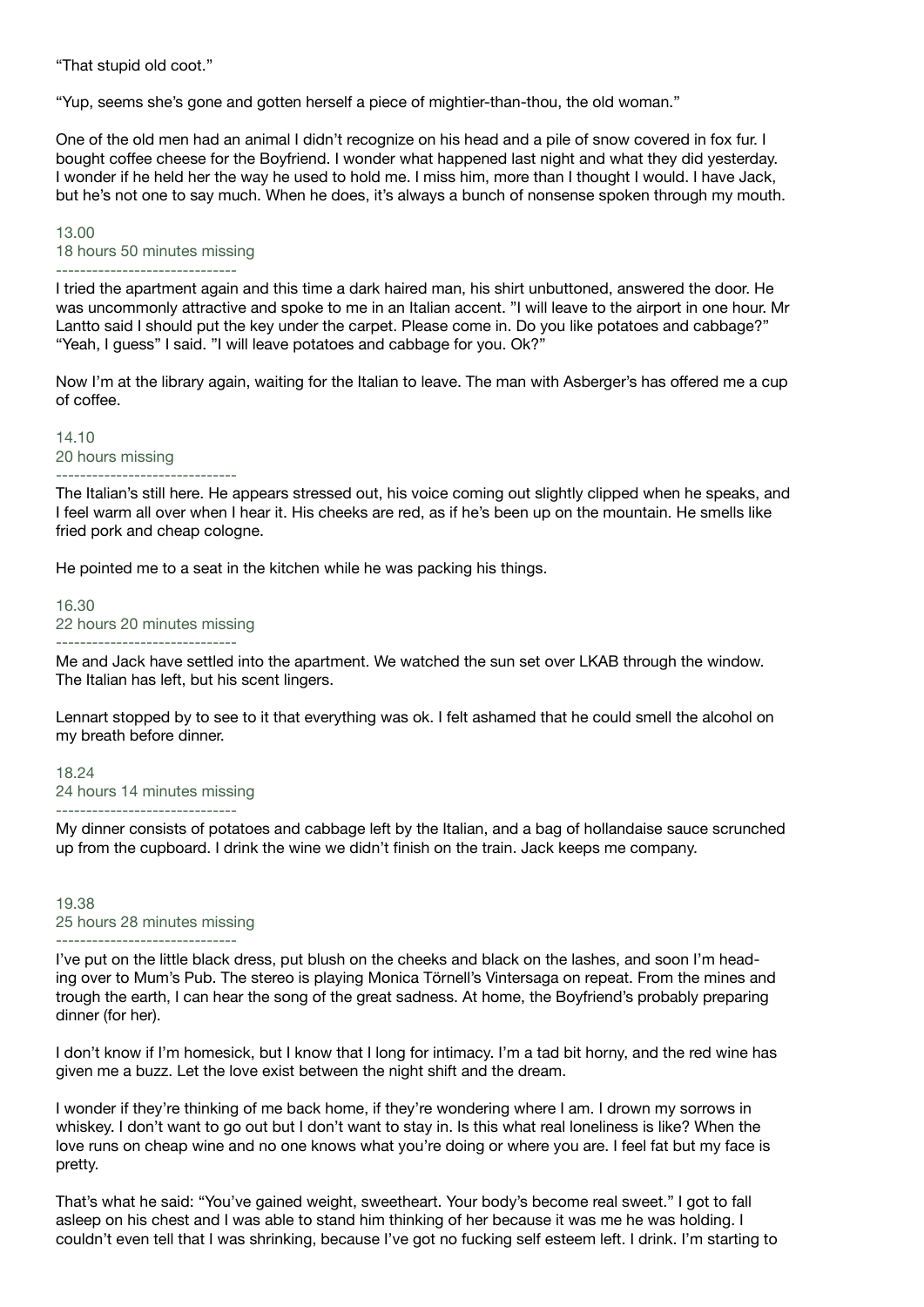feel depressed. Lapland's anxiety is like ice picks in my heart.

19.55 25 hours 45 minutes missing ------------------------------

The telly shows telly. The Olympics. I miss the Globe Arena and the streetlights across Nynäsvägen. Why did I want to be alone?

Maybe I should watch the Swedish Eurovision after all.

But of course you're going to be happy, honey. You don't need Kiruna for that, do you?

But mom, what am I supposed to do?

Don't worry. You don't need to keep searching so frantically. Just follow your heart where it wants to go.

## 20.11 26 hours 1 minute missing ------------------------------

I logged into my Facebook account, couldn't help myself. Clearly a mistake. My status right now reads: "Nonstop wet kisses on my nose." I started crying.

Jaris' ex Anna Maria is competing in Eurovision.

She's singing about Him and Me now.

I swear to God I'm going to learn how to swear in a Northern dialect.

It all started when I saw an ad that asked simply "What if I took your place?" I sent off a response and a week later I met up wth Lina Issa in her studio on Södermalm in Stockholm. I tried to tell her as much as I could about my life. "I've got a boyfriend since three months back. He's young with a big black tuft of hair like Strindberg. I want you to treat him like a prince while I'm gone." "What are you going to do?" she asked. "I want to travel far away from here, by train. North bound, I think. I'd like to see the northern lights. And…you don't know what it is, but I'd like to experience Monica Törnell's Vintersaga; take the train to Kiruna and let the alcohol flow freely at Mum's Pub." Lina Issa didn't understand a thing but smiled anyway, stretched her arms out and showed me two wet armpits worthy of great art and certain sacrifice. I decided that she would get to take control of my life for a weekend. "No limits, ok?"

21.30 27 hours 20 minutes missing ------------------------------

Anna Maria came in last place. I'm heading out to the pub soon. I'm nervous.

22.00 27 hours 50 minutes missing ------------------------------

Alright. Vintersaga, then I've got to pee one last time.

11.12 41 hours 2 minutes missing

I awoke on the couch with Jack squashed underneath my arm.

When I arrived at the pub yesterday the bouncer said: "Sorry, but we're full", despite the fact that it was just me in the line. After a while one of the men smoking outside started to complain out loud. "But she's a woman for crying out loud. There you go. Let her in so."

"We're full up. Sorry."

"If you don't let her in right this second I'm going to go in and throw someone else out on the street."

The tension was mounting and after another second's hesitation the guard finally let me pass.

I went inside and stood by the bar, bought myself a pint and watched the start of the hunt on the televi-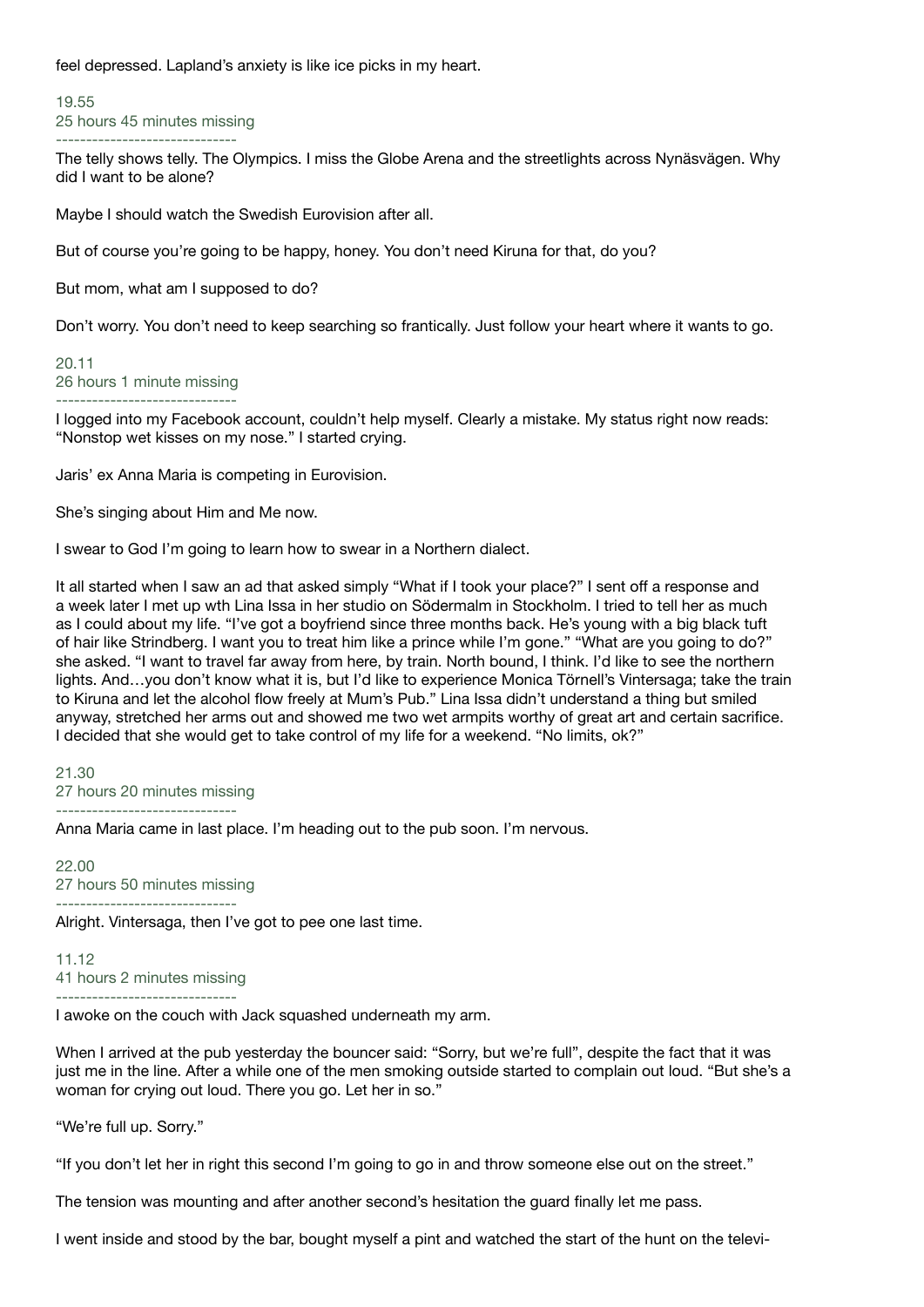sion mounted to the wall. After 10 minutes a big blond came and stood beside me. He ordered a beer and a double whiskey. We stood quietly for another 10 minutes until I realized he wouldn't say anything if I didn't. I touched his arm and raised my glass. He raised his in response, knocked it back and ordered another one straight away.

"So you live her in Kiruna?"

"Yup."

"And you work here too?"

"Yup."

"In the mines?"

"Yup."

…

"What are you here in Kiruna for then?"

"I gave a weekend of my life to an artist back home, which left me with some time to do as I wished with. So I decided to take the train to Kiruna and let the alcohol flow freely here at Mum's Pub."

"You're taking the piss now."

"No. Would you like to dance?"

"Men from Norrbotten don't dance."

His name was Janne. Like all the other men in the pub he didn't remove his jacket during the entire time we were there. The women, on the other hand, competed in who could showcase the deepest cleavage of them all.

He bought me beer and Jägermeister. Two hours later and we were really getting into it.

"You have to excuse me. I think I'm drunk, and I become real quiet then," he said.

"No worries, I can't tell the difference. And you're nice to look at."

When the pub closed he walked me home. A snow storm was raging and he let me borrow his hat.

"They're moving Kiruna, because the ground can't carry it anymore. It's because of the mine," he said when we stood outside my door.

"I know. But it doesn't really matter."

"No."

He gave me a peck before he left and I was alone in the snow with wet snot on my cheek.

# **Sunday February 14 18.10**

48 hours missing

------------------------------ Why kill yourself when you can wallow in self despair? I want him to sleep with her because that's what I'm used to. Do you see how absurd that is? I've gotten so used to pain that I've managed to connect it to love. You're no longer in love when the love stops hurting.

All the trains departing from Narvik are delayed because of the snow storm in Riksgränsen. I've managed to procure a urinary tract infection while I'm sitting here. I've been affected off and on ever since he came back.

Outside the window, LKAB is lit up like a beacon at night. It's beautiful, I think, with the lights and the mine like a bottomless abyss underneath. It's beautiful when the snow chases across the streets, as if disturbed by giant snakes winding their way through Kiruna.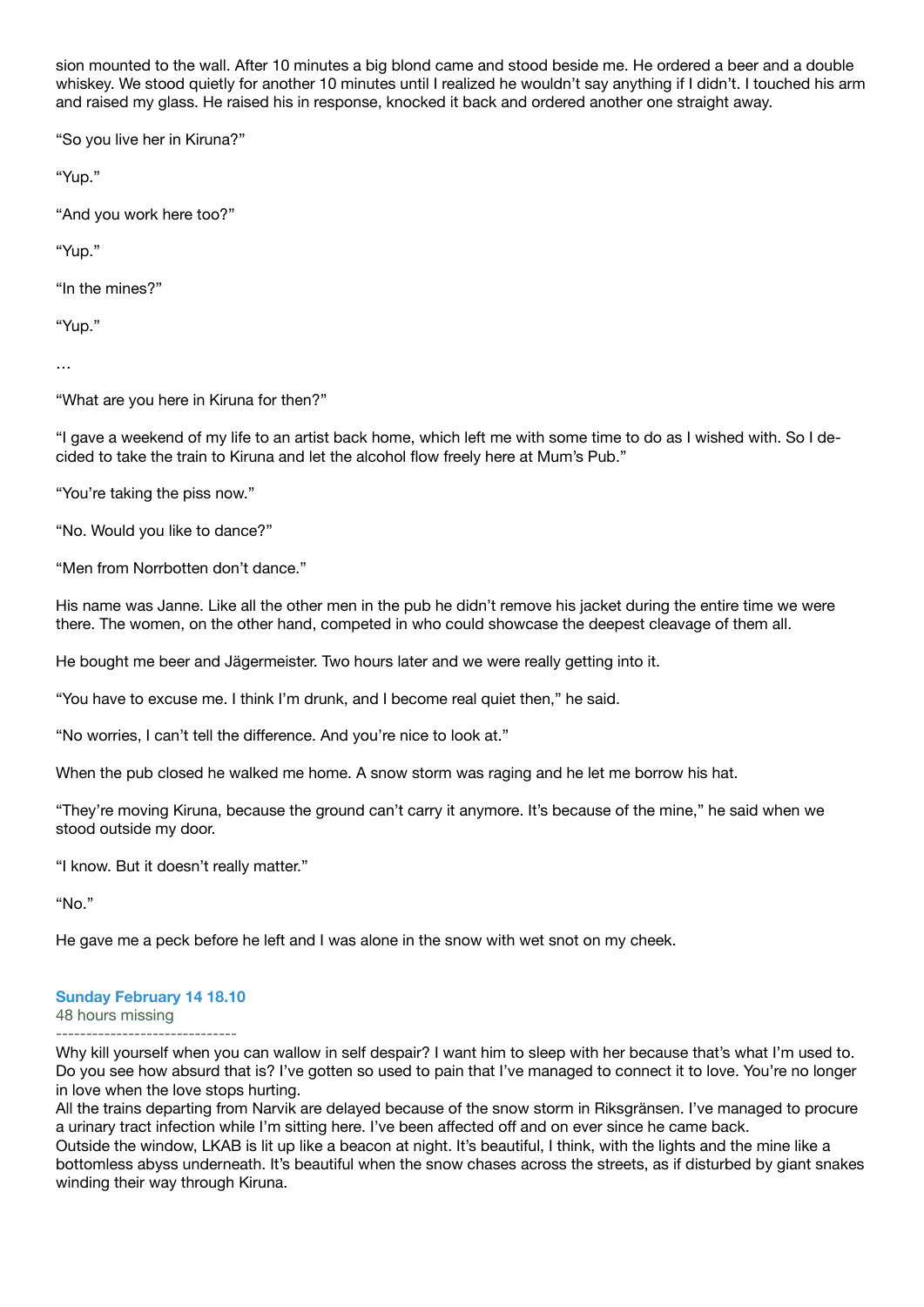------------------------------ I'm so cold the hair on my arm is standing on end. There's a burning, clawing feeling between my legs – just because he's got her hanging onto him like a rotten fucking appendix.

It's like I've gotten to the point where I'll board any train just to force myself to believe it's the right one. His claws are in me. Sometimes my body is floating in the clouds without a safety net, while his claws cut deep groves into my skin. I don't think he even notices when he lets me slip. I fall, he fly.

Janne walked me to the door, even let me borrow his hat. "Maybe I shouldn't have told you that no one knows where I am. For all I know, you could be a serial killer or something."

I could die now, without regret.

Bodil Malmsten says: "To think of the people worse off than you are. Ha! As if that wouldn't enhance your wish to pull the trigger. Bam!"

I'll let Kiruna's snowstorms whip away my self-destruction.

I'll let Kiruna's snowstorms whip away my self-destruction, and then I'll start lying.

## 19.30 49 hours 20 minutes missing ------------------------------

I'm cold, still. The train was three hours late, and I need to make my connection in Boden. I've got an entire compartment to myself and have strategically spread my possessions so that no one can take a seat next to me. I'm experiencing cabin fever but the other way around. A cabin awakening. One continuous stretch of self-destructive behavior on the path to self-knowledge.

#### 20.10 50 hours missing ------------------------------

Bodil Malmsten has taught me words like self-pity. I'm an extremely self-pitying person. When I'm not thinking of what I'm feeling I'm thinking of what I want to feel or what I need to do to feel that way, and I either feel fine or I feel bad. I feel fine, I tell dad, just so that he won't have to worry.

I'm fine when I write, or when I travel. That is, perhaps, the only thing I want to dedicate myself to. Preferably with someone else, preferably with my own child. We could lie on the seats of the compartment and stare at the pole star; the haunting white birch trees and the reindeers and the northern lights.

If someone gave me a hundred grand, I could take time off to write. Somebody, please God, give me a hundred grand.

## 20.40 50 hours 30 minutes ------------------------------

"But what are you going to do?" everyone asked before I took off. I'm going to go by train somewhere far away. I like riding the train. It's like a voluntary prison in motion. I like riding far away. I like realizing that I'm not even wearing a watch.

## 21.00 50 hours 50 minutes missing

------------------------------

I made blood bread and am still experiencing the aftershocks. When you boil blood bread it looks as though you're boiling shit.

22.22 52 hours 12 minutes missing ------------------------------

# Happiness means two.

You need the other to cope with your own loneliness. You need that someone who likes you when they look at you, and it hurts inside. Someone who's capable of touch. I don't particularly like touching myself, nor do I like touching other women. The Hurricane's good. She doesn't touch indiscriminately. Last night, I dreamt of her. She put on my clothes after I went away. All the people I fell in love with fell in love with her. Riding the train gives me a sense of calm, as long as I focus on the trip and not on the destination. In a purple Systembolaget-bag I've put a couple of apples. I forgot to rinse them. I once had a friend, Josefin, who rinsed all her fruit. Even the bananas. She was really my older neighbor. Really, I was afraid of her and tried to sneak past her house without her seeing me (when she was playing in her yard, I stayed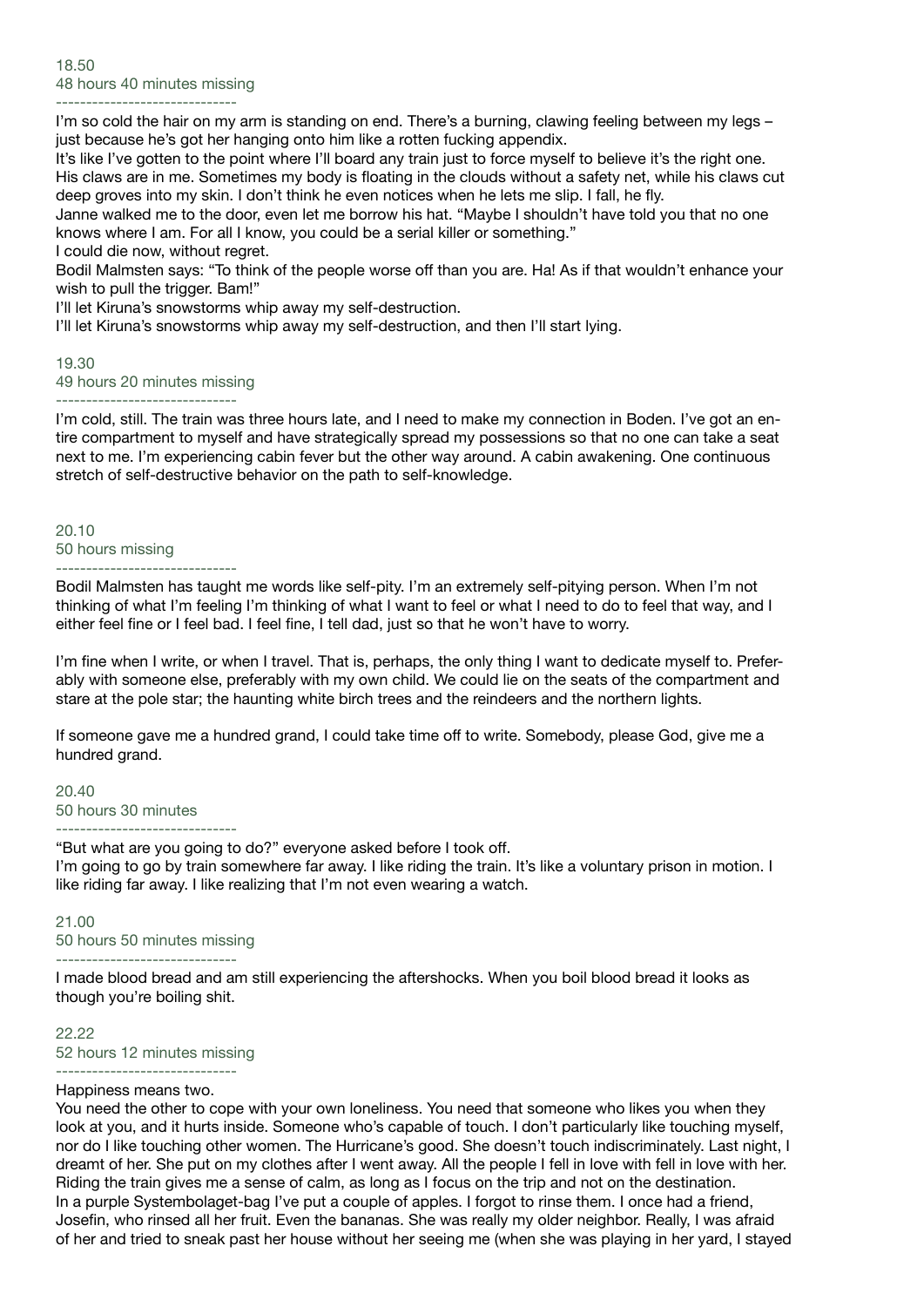inside).

Josefin rinsed her apples in the puddles left over from the rain. She told me that positively EVERYTHING could contain traces of pesticides, and that I could take in cyanide and die a prolonged, painful death. This coming from her mother, who was mentally unstable. "My mom's mentally unstable and broke down," she'd brag, and I thought it was so strange to break down that you'd probably have to be mentally unstable to do so.

Once, after we'd found worms in the raspberries growing in my yard, Josefin threw up behind the gooseberries. Our Labrador Alex ate the pink porridge. Me and Josefin saved our pee in a bucket behind the playhouse. We used to force all our friends to pee in the bucket too (the stench was horrible). We used to hide in each other's closets, bring a third girl in and invite her to talk badly behind the person in the closet's back. It was almost always me who had to hide in the closet and listen to them cry that I was disgusting, ugly and pathetic. I sat there for hours, until the third girl had gone and Josefin opened the door, nearly pissing herself she was laughing so hard.

She called me Kicki. It was the 80s, and Kicki was stuck in the closet. Nightmares and suicide notes even then. I used to be so small and so tall and so thin. Hair the color of rat hanging into my eyes. I didn't want to be a girl. I wanted to be a boy, and stuffed the marble egg my brother bought in Holland down my pants, pretending that it was my dick hanging there, long and lean and heavy.

24.10 54 hours missing ------------------------------

Where I'm from there is no such thing as sick leave; you go into the woods and chop down some trees and that's that. I'd rather take my own life than go on sick leave. But then that fucking belt snapped and all my dreams of death was left hanging from the ceiling without me. There are still rust colored stains left in the floorboards. I can't describe the feeling of relief I experienced when the apartment filled up with fire fighters and police men, back then. Professionals with warm hands, promising that things were going to be ok. They told me it hurt to watch me lying there, lying there trying to bleed out.

Of course I'm happy that I survived. For dad's sake. For my siblings. Friends. They all looked so scared when they came to pick me up. Cried all over me, snot in my hair, vision filled with the wretched faces of loved ones and I was just a little sister with bandages around my wrists and scratches down my throat.

I was so sorry that I forgot about them. Imagine how sad you can become just by being left alone with yourself. It was too a relief when the fire fighter said that he'd sit with me, and He had to sit in the front. He was mad in the hospital. "Fuck that I have to stay here all night. I do have better things to do." And then he left, anyway. I was not given any sedatives because I was drunk, and when they closed up my wrists I was so, so scared. I felt tiny and scared like a dollhouse doll and he wasn't there, he was gone to the house. The house with the scuffed furniture and the wallpaper that swelled and curled downwards, like dandelions in lukewarm water.

# **Monday February 15 01.20**

55 hours 10 minutes missing ------------------------------

If I could only grow to like touching myself, things would work themselves out. The answer was in the piles of snow outside LKAB. I know what I want now. I know what I need. I need to write.

01.40 55 hours 20 minutes ------------------------------

Is it supposed to be this difficult? The scar is barely visible, now; it looks like a scratch from a kitten, that's how nicely it's healed. And there's no point in talking about the roof. Don't sit there. Walk past. Leave me alone. Except for you. YOU. Come.

I am walking through the snow. Follow my tracks. Catch me when I am fall.

07.30 61 hours 20 minutes ------------------------------

I guess what I really want to know is if I'm exchangeable. Perhaps she's better at being me than I am. But you can only guess at the level of my self-confidence. Tall like a high rise, that's me.

The birches stand like sparkling, white skeletons in the early morning light. Being alone no longer scares me. The pole star is barely visible but the train is trying to trick me into going back to sleep. I pretend that I'm running away, for real.